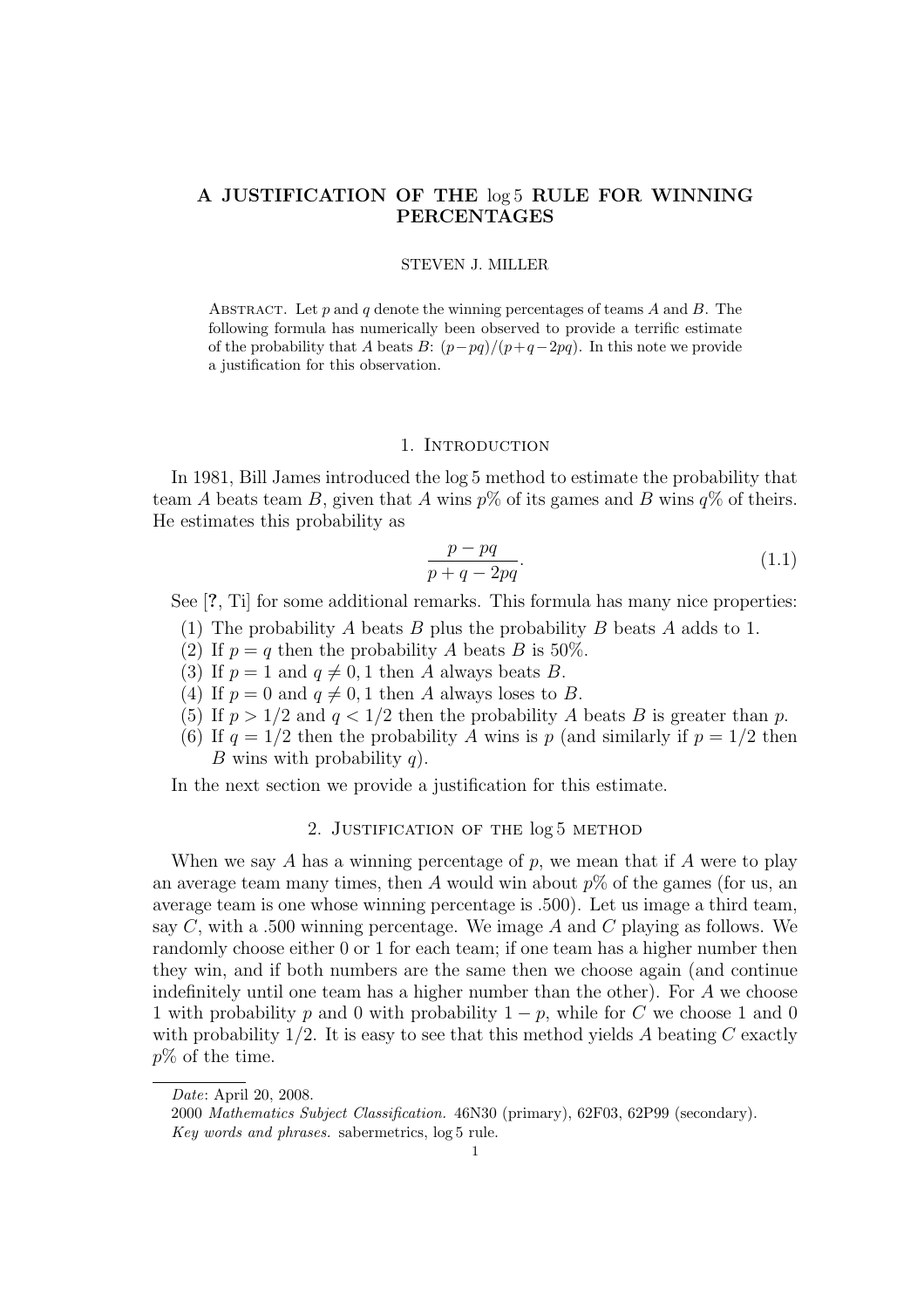### 2 STEVEN J. MILLER

The probability that A wins the first time we choose numbers is  $p \cdot 1/2$  (the only way A wins is if we choose 1 for A and 0 for C, and the probability this happens is just  $p \cdot 1/2$ . If A were to win on the second iteration then we must have either chosen two 1's initially (which happens with probability  $p \cdot 1/2$ ) or two 0's initially (which happens with probability  $(1 - p) \cdot 1/2$ ), and then we must choose 1 for A and 0 for B (which happens with probability  $p \cdot 1/2$ . Continuing this process, we see that the probability A wins on the  $n<sup>th</sup>$  iteration is

$$
\left(p \cdot \frac{1}{2} + (1-p) \cdot \frac{1}{2}\right)^{n-1} \cdot \left(p \cdot \frac{1}{2}\right) = \frac{p}{2^n}.
$$
\n(2.1)

Summing these probabilities gives a geometric series:

$$
\sum_{n=1}^{\infty} \frac{p}{2^n} = p,\tag{2.2}
$$

proving the claim.

Imagine now that A and B are playing. We choose 1 for A with probability  $p$ and 0 with probability  $1-p$ , while for B we choose 1 with probability q and 0 with probability  $1 - q$ . If in any iteration one of the teams has a higher number then the other, we declare that team the winner; if not, we randomly choose numbers for the teams until one has a higher number.

The probability A wins on the first iteration is  $p \cdot (1-q)$  (the probability that A is 1 and  $\hat{B}$  is 0). The probability that  $\hat{A}$  neither wins or loses on the first iteration is  $(1-p)(1-q) + pq = 1-p-q+2pq$  (the first factor is the probability we chose 0 twice, while the second is the probability we chose 1 twice). Thus the probability A wins on the second iteration is just  $(1 - p - q + 2pq) \cdot p(1 - q)$ ; see Figure 1.

Continuing this argument, the probability  $A$  wins on the  $n<sup>th</sup>$  iteration is just

$$
(1 - p - q + 2pq)^{n-1} \cdot p(1 - q). \tag{2.3}
$$

Summing<sup>1</sup> we find the probability  $A$  wins is just

$$
\sum_{n=1}^{\infty} (1 - p - q + 2pq)^{n-1} \cdot p(1 - q) = p(1 - q) \sum_{n=0}^{\infty} (1 - p - q + 2pq)^n
$$

$$
= \frac{p(1 - q)}{1 - (1 - p - q + 2pq)}
$$

$$
= \frac{p(1 - q)}{p + q - 2pq}.
$$
(2.4)

It is illuminating to write the denominator as  $p(1-q) + q(1-p)$ , and thus the formula becomes

$$
\frac{p(1-q)}{p(1-q) + q(1-p)}.\t(2.5)
$$

 $1$ To use the geometric series formula, we need to know that the ratio is less than 1 in absolute value. Note  $1 - p - q + 2pq = 1 - p(1 - q) - q(1 - p)$ . This is clearly less than 1 in absolute value (as long as  $p$  and  $q$  are not 0 or 1). We thus just need to make sure it is greater than  $-1$ . But  $1 - p(1 - q) - q(1 - p) > 1 - (1 - q) - (1 - p) = p + q - 1 > -1$ . Thus we may safely use the geometric series formula.